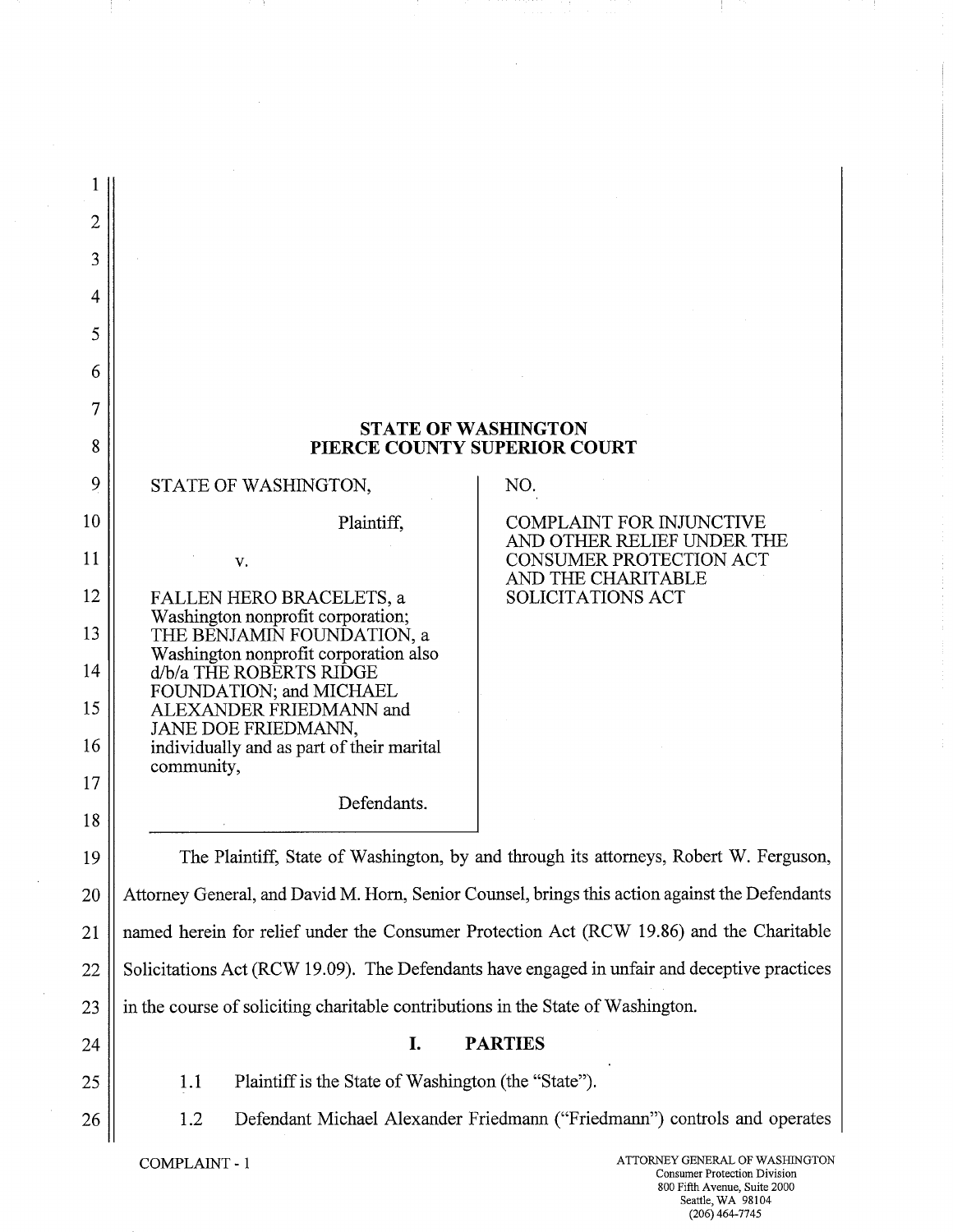1 both corporate defendants, Fallen Hero Bracelets and The Benjamin Foundation, and 2 | participated in all of the conduct of Defendants that is alleged in this Complaint. On information 3 || and belief, the State alleges that Friedmann resides and does business at 16011 3rd Avenue Court 4 || East, Spanaway, Pierce County, Washington 98445.

5 1.3 On information and belief, the state alleges that Defendant Jane Doe Friedmann  $6 \parallel$  is Friedmann's spouse and resides with him.

7 1.4 Defendant Fallen Hero Bracelets is a Washington nonprofit corporation formed 8 in 2015 exclusively for charitable purposes. Fallen Hero Bracelets maintains a website from 9 which it sells bracelets, hats, pins, engraved bullets and other items by representing that proceeds 10 will benefit veterans and veterans' charitable organizations. Fallen Hero Bracelets' last annual 11 | report lists its directors as Michael Friedmann, MA Friedmann, and M Friedmann. The state 12 alleges that all of these are the same person. Friedmann calls himself President, Chief Executive 13 Officer, Chief Legal Officer, and Director of Fallen Hero Bracelets. The corporation's annual 14 || report also lists the street address of its principal place of business as a post office box in 15 Olympia. Since a post office box is not a street address, the State alleges on information and 16 belief that Fallen Hero Bracelets' principal place of business is 16011  $3<sup>rd</sup>$  Avenue Court East, 17 Spanaway, Pierce County, Washington 98445, which Friedmann uses as both his residential and 18 || his business address.

19 1.5 Defendant The Benjamin Foundation, which sometimes does business as The 20 Roberts Ridge Foundation, is a Washington nonprofit corporation formed exclusively for 21 charitable purposes. Its website links to the website for Fallen Hero Bracelets. The Benjamin 22 Foundation claims that the Roberts Ridge Foundation, its d/b/a, is a Pararescue Organization that 23 || raises money for the same veterans' causes as Fallen Hero Bracelets. Friedmann formed The 24 | Benjamin Foundation in 2003 as N.W.S.R.C., a/k/a the Northwest Street Racing Commission. 25 || In 2005, Friedmann changed the name of the corporation to W.S.P.I.C., a/k/a the Washington 26 State Police Investigations Commission. In 2010, Friedmann changed the name of the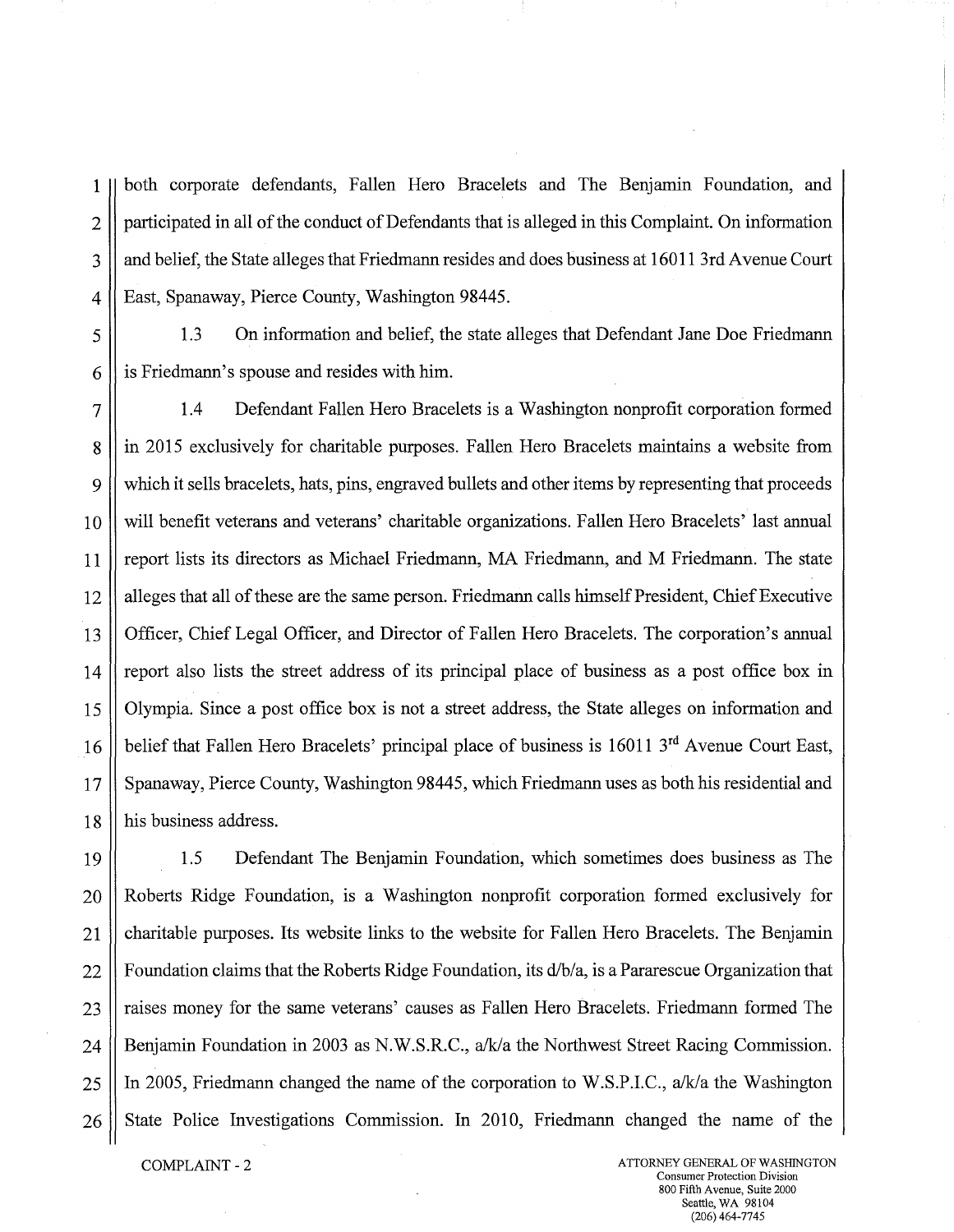1 corporation to ANDREA, which stands for "Association for Need in Domestic violence victim 2 | Remedy, Evaluation and Advocacy." Friedmann changed the name again in 2011, this time to 3 | The Benjamin Foundation. He wrote that it was dedicated to "father's rights", particularly "the 4 victimization of men and fathers through the abuse of process of domestic violence laws." 5 | Friedmann is President and one of two directors of The Benjamin Foundation. The Benjamin 6 | Foundation's principal place of business is at 16011 3rd Avenue Court East, Spanaway, Pierce 7 | County, Washington 98445.

8 | 1.6 Michael Friedmann and Jane Doe Friedmann currently reside in Spanaway, 9 Washington. All actions taken by either Defendant Michael Friedmann or Defendant Jane Doe 10 Friedmann, as alleged in this Complaint, have been and are for the benefit of any marital 11 | community.

12 1.7 The term "Defendants" in this Complaint refers collectively to all defendants 13 named in paragraphs 1.2 through 1.6, as well as their agents, servants, employees, or  $14$  | representatives.

# 15 **IL JURISDICTION** & **VENUE**

16 2.1 The State files this Complaint pursuant to its authority under the Consumer 17 || Protection Act (RCW 19.86) and the Charitable Solicitations Act (RCW 19.09). The Attorney 18 | General has authority under RCW 19.86.080 to prevent and restrain violations of the Consumer 19 Protection Act. The Attorney General has authority under RCW 19.09.340 to prevent and  $20$  | restrain violations of the Charitable Solicitations Act.

21 2.2 This Court has personal jurisdiction over Defendants under RCW 19.86.080 and 22 || RCW 19.09.340. Defendants have submitted themselves to the jurisdiction of this Court by  $23$  engaging in the conduct set forth in this Complaint in the State of Washington, including in 24 | Pierce County. Specifically, Defendants have engaged in conduct in Pierce County and 25 elsewhere in the state of Washington that violates the Consumer Protection Act and the 26 Charitable Solicitations Act.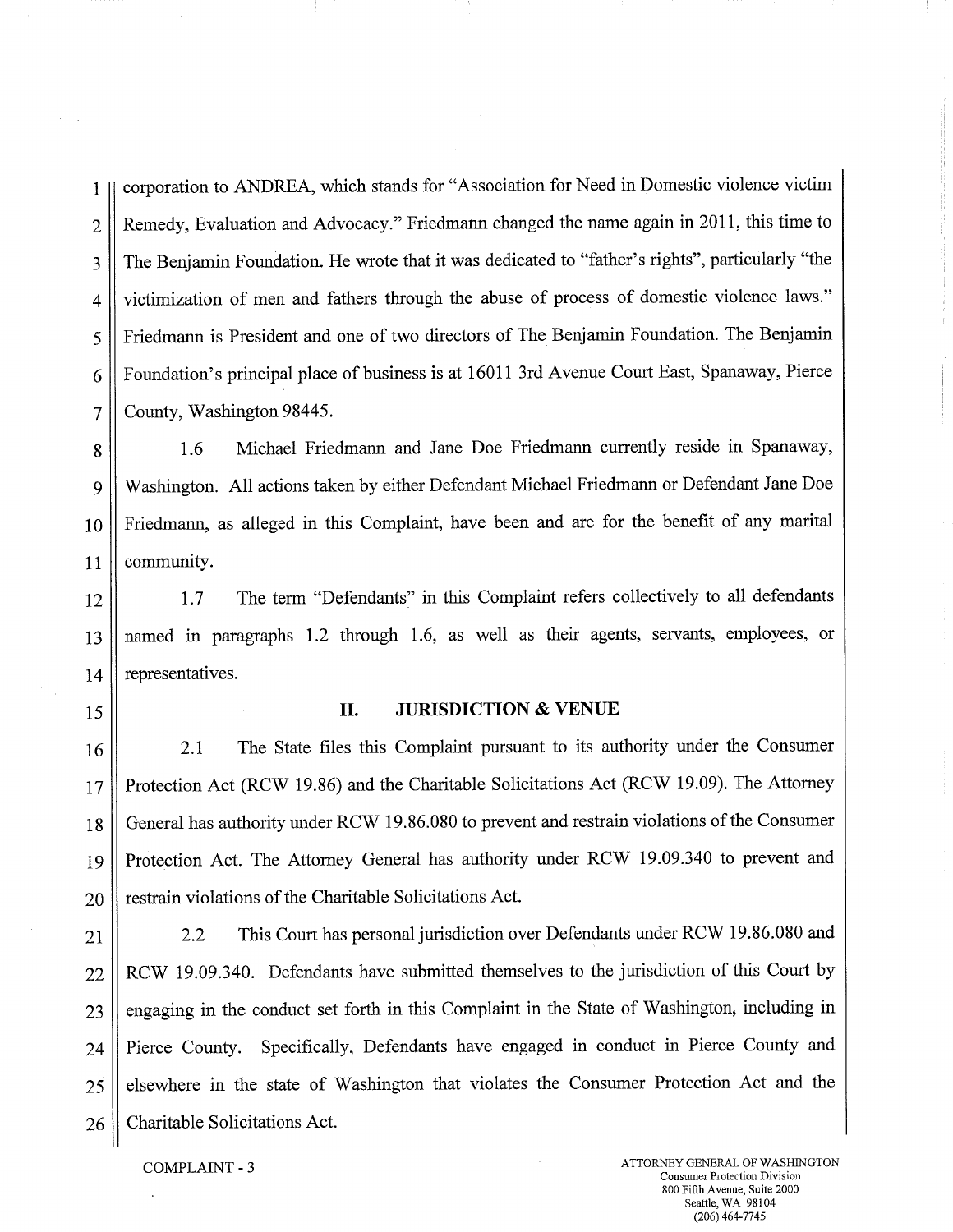2.3 This Court has subject matter jurisdiction over this action pursuant to  $1\vert$ RCW 19.86.080 and RCW 19.86.140.  $\overline{2}$ 

2.4 Venue is proper in Pierce County pursuant to RCW 4.12.020 and RCW 4.12.025. 3  $\overline{4}$ Defendants reside or maintain their principal places of business in Pierce County.

2.5 Defendant Michael Friedmann serves and has served as an officer or director of 5 the corporate defendants. Corporate officers who participate in the wrongful conduct alleged in 6  $\overline{7}$ this Complaint, or who, with knowledge, have approved of the wrongful conduct alleged in this Complaint, are individually liable for such wrongful conduct. *State v. Ralph Williams' North*  8 a *West Chrysler Plymouth, Inc.,* 87 Wn.2d 298, 322, 553 P.2d 423 (1976).

# 10 **III. FACTS**

11 3.1 Since at least 2015, Defendants Friedmann and Fallen Hero Bracelets have  $12$  conducted charitable solicitations in Washington through their website, 13 www.fallenherobracelets.com("the Website"), which offers for sale a variety of bracelets, hats, 14 badges, engraved bullets and other merchandise bearing names of servicemembers, the names 15 || or logos of military or patriotic organizations, or other military or patriotic themes. The Website 16 || also asks for donations to Fallen Hero Bracelets.

17  $\parallel$  3.2 The Website claims that sales of bracelets "support the following organizations 18 || and foundations and funds: The Benjamin Foundation, The Roberts Ridge Foundation, The Sgt. 19 David Coullard Memorial Fund, SSG Matthew A. Pucino Memorial Foundation, LTD., The 20 Green Beret Foundation, Intrepid Fallen Heroes Fund, Wounded Warrior Project, Rolling 21 Thunder, National Fallen Firefighters Association, The British Forces Foundation, British 22 Soldiers Fund, Stolen Valor, Canadian Fallen Heroes Foundation, Special Operations Warrior 23 || Foundation, The Navy SEAL Foundation, 173rd ABN BDE National Memorial Foundation, 24 Mike Stokely Foundation, Inc., 82nd Airborne Division Association, 101st Airborne Division 25 || Association, National Ranger Memorial Foundation, Inc., Lead The Way Fund, Inc., US Army 26 | Ranger Association, Lt. Scott F. Milley Ranger Foundation, National Law Enforcement Officers

COMPLAINT - 4 ATTORNEY GENERAL OF WASHINGTON Consumer Protection Division 800 Fifth Avenue, Suite 2000 Seattle, WA 98104 (206)464-7745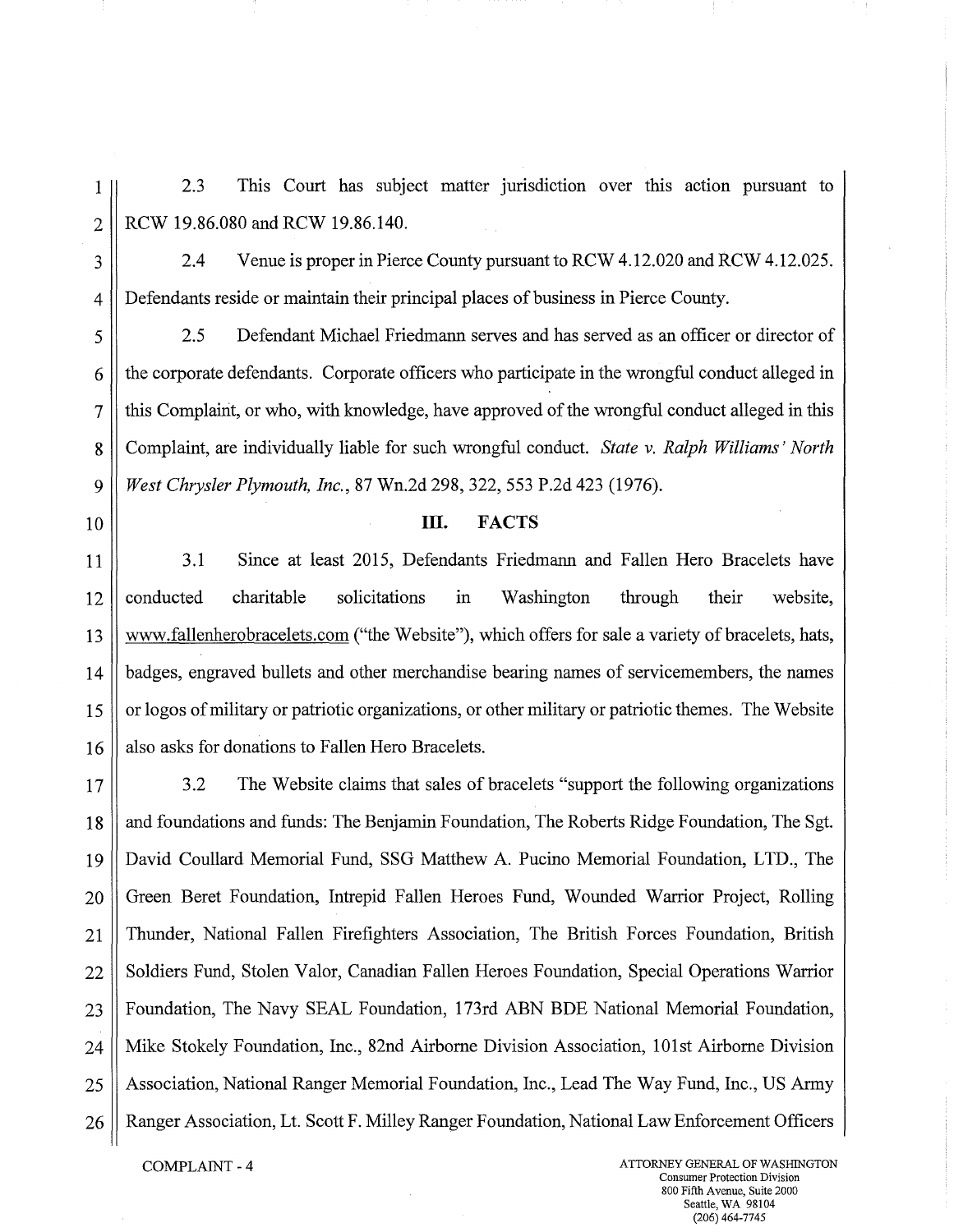Memorial Fund, Royal Marines Charitable Trust, The RCMP, Machine Gun Preacher, USAF TACP Association, That Others May Live Foundation, Special Air Service Regimental Association, The Mark Forester Foundation, FallenHeroes.org.uk, AdamsHoofingHut.com, Washington State Patrol Troopers Association, National Association of the 10th Mountain Division, 10th Mountain Division Association, British Police and Services Canine Association, United States Police K-9 Association, Inc., Night Stalker Association, John Faas Foundation, Chris Kyle Memorial Fund, Bootneck.org, Choose Life, [and] The Lone Survivor Foundation." 1 2 3 4 5 61 7

3.3 In fact, as of June 14, 2018, Fallen Hero Bracelets had not donated any money to any of these organizations. 8 9''

3.4 The Website also represents that purchases and donations would support a program to provide trained service dogs to military veterans suffering from post-traumatic stress disorder. In fact, Defendants have not provided any service dogs to any veterans. 10 11 12

3.5 The Website bears a logo for something called the "Business Bureau of America" that says "A+ Rating" and "Accredited." The name resembles the name of the Better Business Bureau, a legitimate, national nonprofit organization that provides reviews and ratings of businesses and nonprofits across the country to make consumers and donors aware of the reputation of businesses and nonprofits with which they might be considering doing business. The logo bears a torch, as does the logo of the real Better Business Bureau. 13 14 15 16 17 18

3.6 In fact, the real Better Business Bureau has not awarded an A+ rating or an accreditation to Fallen Hero Bracelets. In fact, the real Better Business Bureau gives an F rating to FallenHeroBracelets.com. In fact, the real Better Business Bureau posts on its website the following warning to consumers about FallenHeroBracelets.com: 19 20 21 22

Pattern of Complaints

On July 28, 2017, BBB recognized a pattern of complaints from consumers regarding delivery and customer service issues.

23

24

25

26

COMPLAINT - 5 ATTORNEY GENERAL OF WASHINGTON Consumer Protection Division 800 Fifth Avenue, Suite 2000 Seattle, WA 98104 (206) 464-7745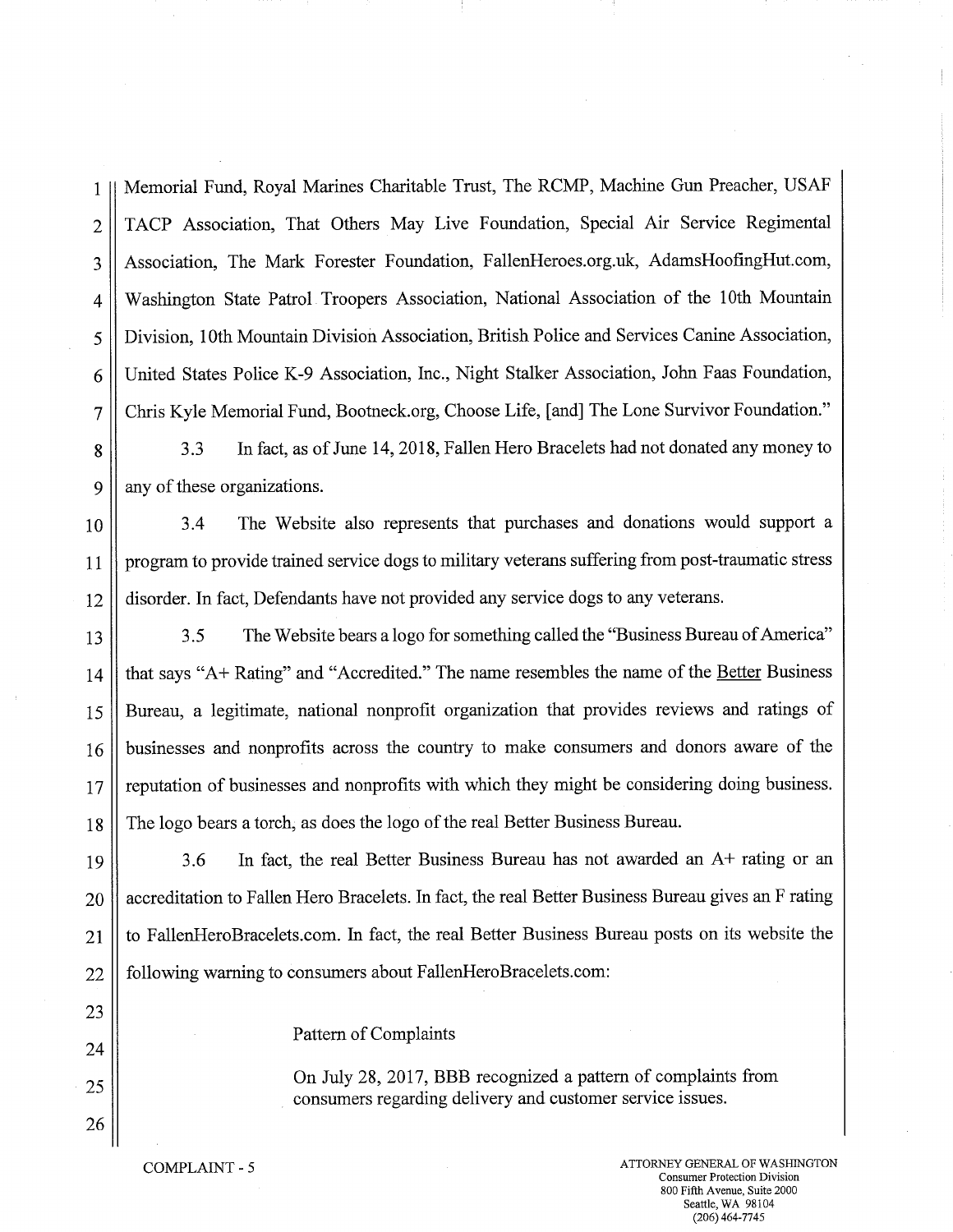Complaints allege that consumers purchased product(s) from Fallen Hero Bracelets and didn't receive their product(s) after 1-5 months. Consumers allege when contacting the company they are told the delay was due to personal reasons. Also, consumers allege the company is rude and uses profanity when contacted.

On August 3, 2017, Fallen Hero Bracelets responded to BBB. The company communicated to BBB that it does not see a pattern in its BBB complaints. Also, the company has denied consumer allegations.

As of May 18, 2018, BBB has determined the pattern of complaints still exist.

3.7 The Website also claims in large letters that customers will receive "7 to 14 day processing on all orders" while it states in smaller print that there is a "35 day lead time on engraved bracelets," "3 to 6 week lead time on hats and shirts when out of stock. Business days only!", and "processing does not include production or shipping time frames."

3.8 The Website makes other dubious claims: that there have been "over 1,223,218 sales worldwide"; that "We offer a 100% consumer satisfaction guarantee"; and "Up to 47 dozen shirts an hour. Quick turn around."

3.9 In fact, when consumers order merchandise from Defendants, Defendants often do not deliver that merchandise to consumers until they complain, or do not deliver it for several weeks or even months. Consumers who complain to government agencies or the real BBB are subjected to a number of harsh reactions from Defendants. Defendants write profanity-laced letters and emails to the consumers. Defendants tell the agencies that the consumers are lying. Defendants file claims against complaining- consumers in small claims court for amounts sometimes exceeding \$1000. Defendants claim the consumers owe Defendants money, and report them to collection agencies, sometimes multiple collection agencies. When consumers attempt to exercise their chargeback rights under the Fair Credit Billing Act, 15 U.S.C. Sections 1601 et seq., Defendants retaliate by seeking to block chargebacks. Defendants also post the

1

COMPLAINT - 6 ATTORNEY GENERAL OF WASHINGTON Consumer Protection Division 800 Fifth Avenue, Suite 2000 Seattle, WA 98104 (206) 464-7745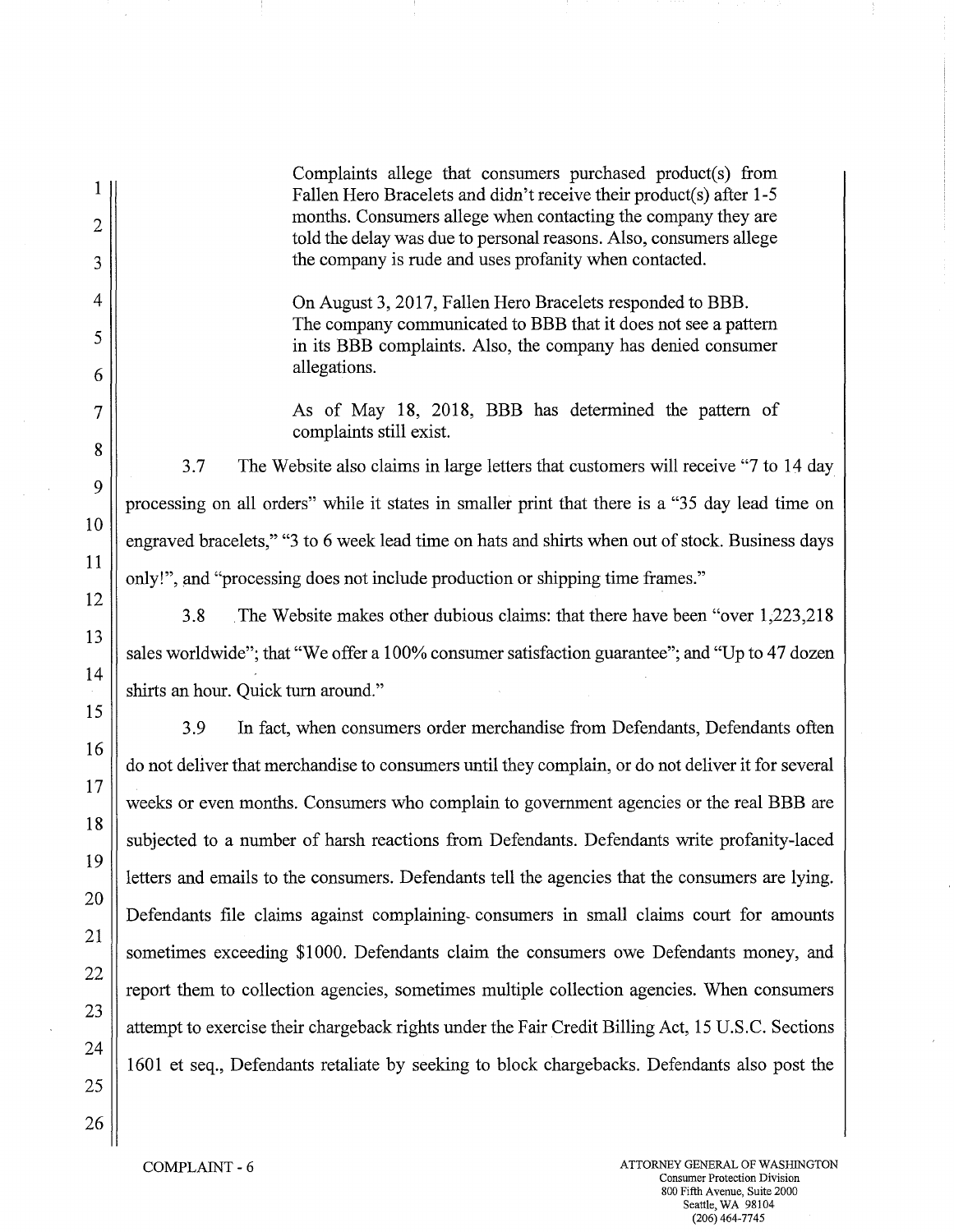1 names of complaining consumers on a website Defendants created that refers to the consumers 2 by name and describes these consumers in coarse, crude, and profane language.

3 3.10 In correspondence with consumers, Friedmann sometimes refers to himself as 4 || "Chief Legal Officer" of Fallen Hero Bracelets. This has the tendency and capacity to mislead 5 consumers into believing Friedmann is a lawyer. In fact, Friedmann does not have a law degree  $6 \parallel$  and has never been licensed to practice law.

7 3.11 Defendants also maintain another website, www.3charlie.com, that provides links 8 | to www.fallenherobracelets.com, displays the fake BBB logo and A+ rating, asks for donations, 9 | and claims that purchases help support The Roberts Ridge Foundation "and 40 other veteran and 10 || law enforcement organizations in four countries." The name "3charlie.com" is another fictitious 11 name for Fallen Hero Bracelets.

12 3.12 Finally, Defendants operate a for-profit corporation, The Midnight Coal 13 Company, LLC, which is listed on a government website as a federally licensed firearms dealer, 14 and hosts its own website, www.kopfjagerarms.com, under the names Midnight Coal Company, 15 Kopfjager Arms, and Tier One Tactical. This website asserts that the firm's "primary client base" 16 is "special operations units and law enforcement." The website offers "more than one million 17 firearms" for sale and claims that "A portion of every sale is donated to the Roberts Ridge 18 Foundation and Fallen Hero Bracelets to help them in their effort to honor and remember our 19 fallen heroes." The website also asks for donations to Fallen Hero Bracelets.

- 20 **IV. FIRST CAUSE OF ACTION**
- 21 **False and Misleading Charitable Solicitations**

22 | 4.1 Plaintiff realleges Paragraphs 1.1 through 3.9 and incorporates them herein as if  $23$  | set forth in full.

24 | 4.2 Defendants have made false, misleading, and deceptive statements in charitable 25 | solicitations to induce consumers to donate to or purchase merchandise from Fallen Hero 26 **Bracelets.** Such misrepresentations have included, but are not limited to: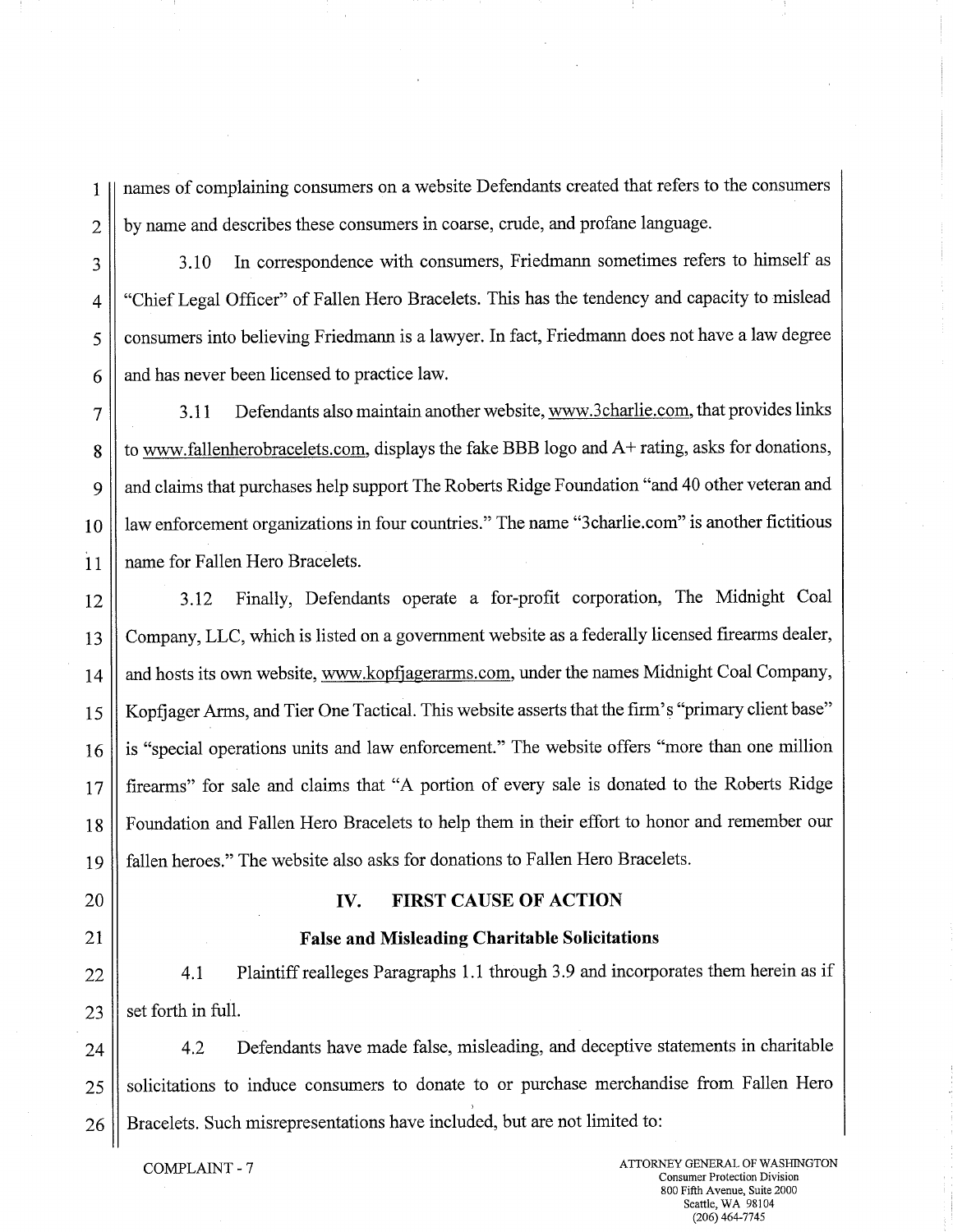| 1            | a.                                                                                              | That purchases and donations will benefit the 40 charitable organizations                       |  |
|--------------|-------------------------------------------------------------------------------------------------|-------------------------------------------------------------------------------------------------|--|
| $\mathbf{2}$ |                                                                                                 | listed above in paragraph 3.2;                                                                  |  |
| 3            | That Fallen Hero Bracelets is accredited by and has received an A+ rating<br>b.                 |                                                                                                 |  |
| 4            | from the real Better Business Bureau;                                                           |                                                                                                 |  |
| 5            | That Fallen Hero Bracelets will provide trained service dogs to veterans<br>$\mathbf{c}$ .      |                                                                                                 |  |
| 6            | suffering from post-traumatic stress disorder;                                                  |                                                                                                 |  |
| 7            | d.                                                                                              | That Fallen Hero Bracelets provides 7 to 14 day processing on all orders;                       |  |
| 8            |                                                                                                 | and                                                                                             |  |
| 9            | e.                                                                                              | That Fallen Hero Bracelets guarantees "100% consumer satisfaction."                             |  |
| 10           | 4.3<br>The                                                                                      | violates<br>described<br>through<br>4.2<br>conduct<br>in<br>paragraphs<br>4.1                   |  |
| 11           |                                                                                                 | RCW 19.09.100(15) as currently and previously enacted. Pursuant to RCW 19.09.340,               |  |
| 12           | violations of the Charitable Solicitations Act are per se violations of the Consumer Protection |                                                                                                 |  |
| 13           | Act, RCW 19.86.                                                                                 |                                                                                                 |  |
| 14           |                                                                                                 | <b>SECOND CAUSE OF ACTION</b><br>V.                                                             |  |
| 15           | <b>Unfair and Deceptive Acts in Trade or Commerce</b>                                           |                                                                                                 |  |
|              |                                                                                                 |                                                                                                 |  |
| 16           | 5.1                                                                                             | Plaintiff realleges Paragraphs 1.1 through 4.3 and incorporates them herein as if               |  |
| 17           | set forth in full.                                                                              |                                                                                                 |  |
| 18           | 5.2                                                                                             | While Fallen Hero Bracelets engages in charitable solicitation, and is therefore a              |  |
| 19           |                                                                                                 | charitable organization under Washington law because it uses an appeal to charitable causes to  |  |
| 20           |                                                                                                 | sell products and induce donations, Fallen Hero Bracelets is also engaged in trade or commerce  |  |
| 21           | by selling merchandise to the public.                                                           |                                                                                                 |  |
| 22           | 5.3                                                                                             | Defendants have made false and misleading statements to consumers to induce                     |  |
| 23           |                                                                                                 | them to purchase goods and services. Such misrepresentations have included, but are not limited |  |
| 24           | to:                                                                                             |                                                                                                 |  |
| 25           | a.                                                                                              | That Defendants guarantee 100% consumer satisfaction;                                           |  |
| 26           | b.                                                                                              | That Defendants provide 7 to 14 day processing on all orders;                                   |  |

 $\sim$ 

Consumer Protection Division 800 Fifth Avenue, Suite 2000 Seattle, WA 98104 (206)464-7745

 $\ddot{\phantom{0}}$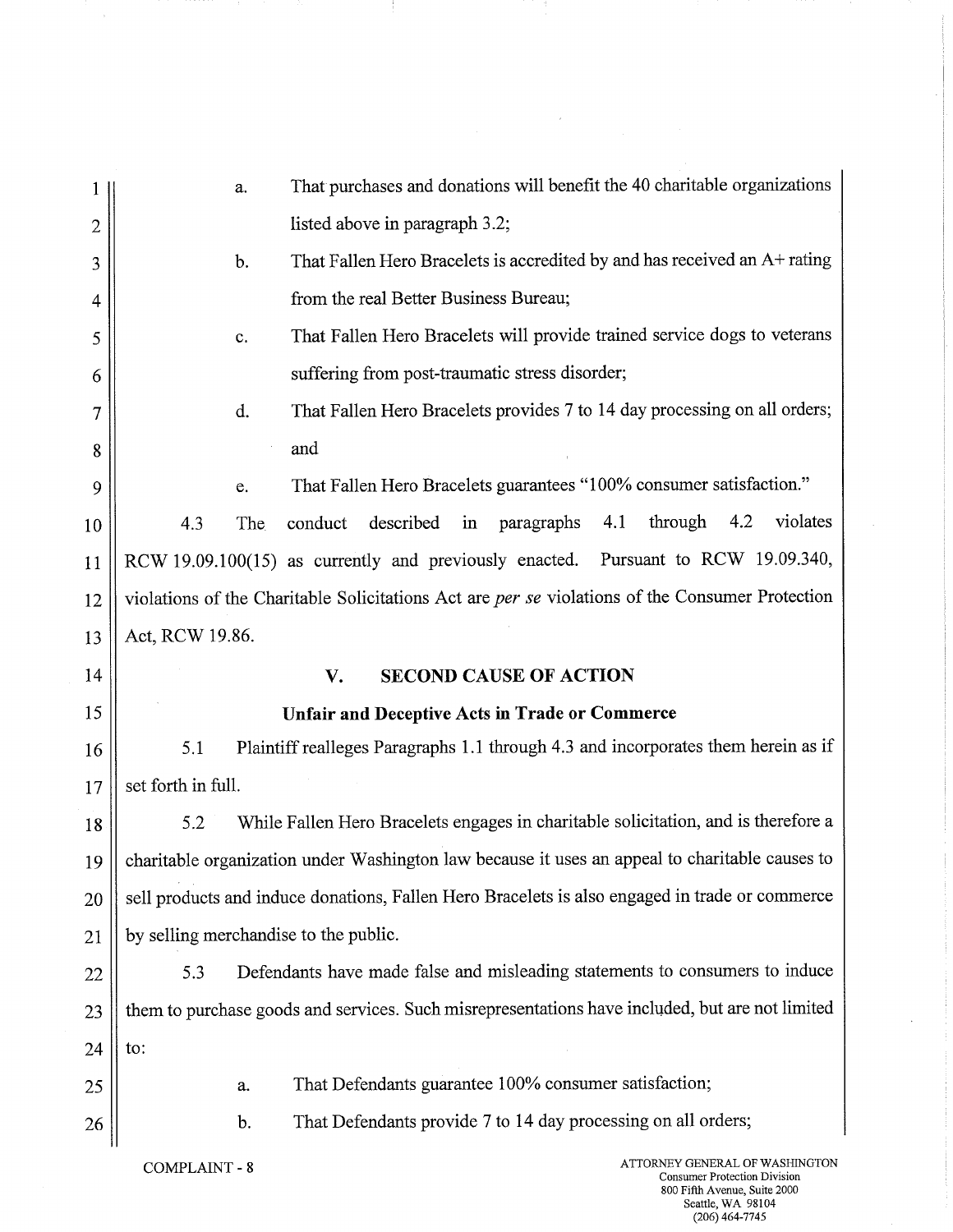|                | That Defendants are accredited by and have received an A+ rating from<br>c.                       |  |  |
|----------------|---------------------------------------------------------------------------------------------------|--|--|
| $\overline{2}$ | the real Better Business Bureau; and                                                              |  |  |
| 3              | That Defendant Friedmann is "Chief Legal Officer" of Fallen Hero<br>d.                            |  |  |
| 4              | Bracelets, which tends to make consumers think he is a lawyer;                                    |  |  |
| 5              | In fact, Defendants do not guarantee 100% consumer satisfaction; do not provide<br>5.4            |  |  |
| 6              | 7 to 14 day processing on all orders; are not accredited by the real Better Business Bureau; and  |  |  |
|                | have received an F rating, not an A+, from the real Better Business Bureau; and Friedmann is      |  |  |
| 8              | not now and never has been a lawyer.                                                              |  |  |
| 9              | The conduct described in paragraphs 5.1 through 5.4 constitutes unfair and<br>5.5                 |  |  |
| 10             | deceptive acts and practices in violation of RCW 19.86.020 as currently and previously enacted.   |  |  |
| 11             | <b>THIRD CAUSE OF ACTION</b><br>VI.                                                               |  |  |
| 12             | Using a Deceptively Similar Name, Symbol, Statement or Emblem                                     |  |  |
| 13             | Plaintiff realleges paragraphs 1.1 through 5.5 and incorporates them herein as if<br>6.1          |  |  |
| 14             | set forth in full.                                                                                |  |  |
| 15             | By using the name "Business Bureau of America," a torch emblem similar to that<br>6.2             |  |  |
| 16             | used by the real Better Business Bureau, and a rating that looks like a rating the real Better    |  |  |
| 17             | Business Bureau would provide, Defendants used "an identical or deceptively similar name,         |  |  |
| 18             | sympbol, statement, or emblem so closely related or similar that its use would confuse or mislead |  |  |
| 19             | the public."                                                                                      |  |  |
| 20             | Defendants did so without permission from the real Better Business Bureau.<br>6.3                 |  |  |
| 21             | The conduct described in paragraphs 6.1 through 6.3 constitutes violations of<br>6.4              |  |  |
| 22             | RCW 19.09.230 of the Charitable Solicitations Act. Pursuant to RCW 19.09.340, violations of       |  |  |
| 23             | the Charitable Solicitations Act are per se violations of the Consumer Protection Act, RCW        |  |  |
| 24             | 19.86.                                                                                            |  |  |
| 25             |                                                                                                   |  |  |
| 26             |                                                                                                   |  |  |
|                | A TTORNEV GENER AT OF WASHINGTON.                                                                 |  |  |

COMPLAINT - 9 ATTORNEY GENERAL OF WASHINGTON<br>Consumer Protection Division 800 Fifth Avenue, Suite 2000 Seattle, WA 98104 (206)464-7745

 $\mathbf{r}$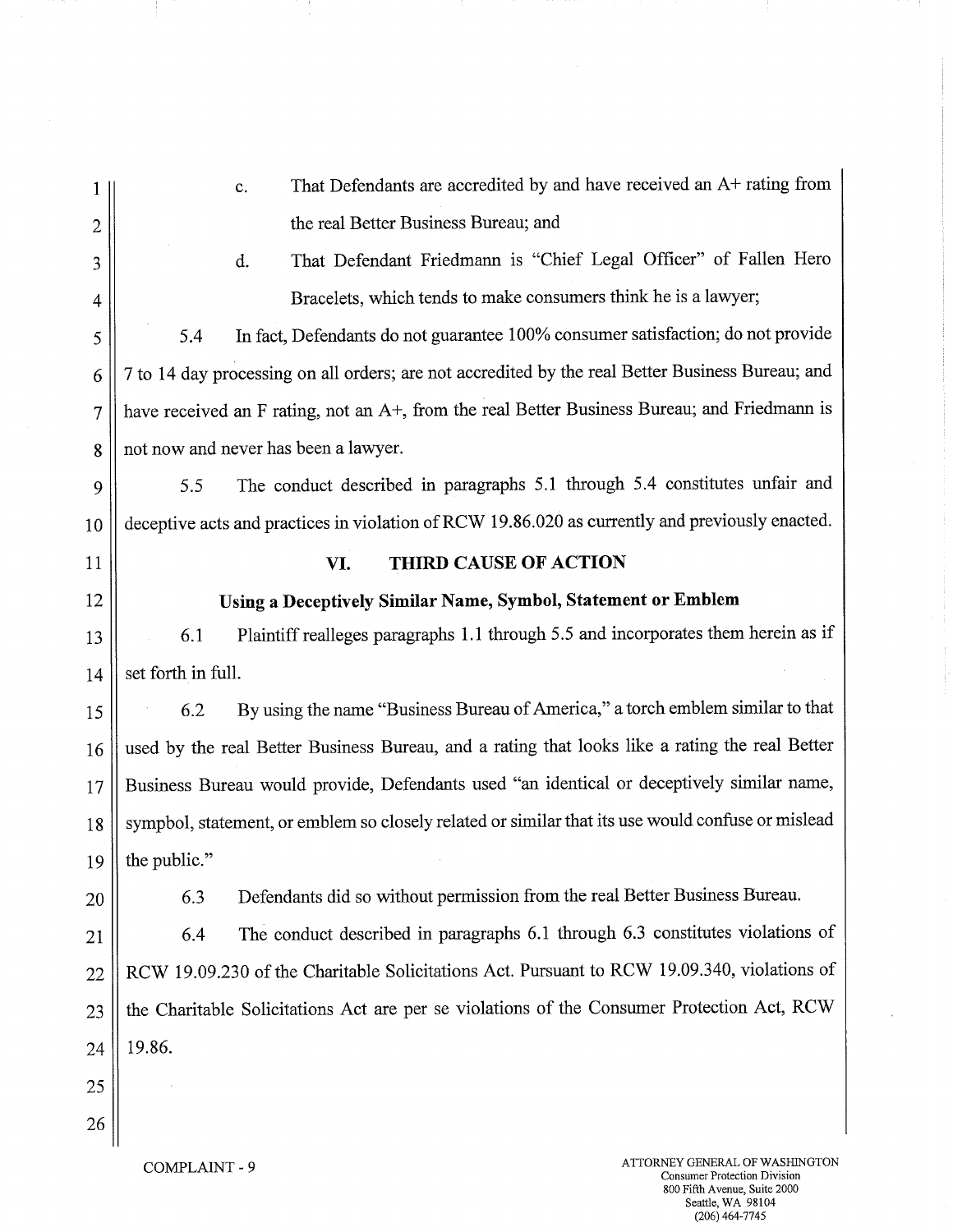# **VII. FOURTH CAUSE OF ACTION**

### **Failure to Include Required Disclosures in Mass Solicitation Material**

7.1 Plaintiff realleges Paragraphs 1.1 through 6.4 and incorporates them herein as if set forth in full.

7.2 Defendants maintain and have maintained websites that solicit contributions and purchases from the general public. Defendants have failed to include on the Website and other websites the disclosures required by RCW 19.09.100(1) and (4). Specifically, Defendants have failed to disclose: (a) the published toll-free number and website of the Secretary of State's Office so the donor may call to obtain additional financial and other information; (b) the city of the principal place of business of the charity; and (c) the entity's registration status.

7.3 The conduct described in paragraphs 7.1 through 7.2 violates RCW 19.09.100(1) and (4). Pursuant to RCW 19.09.340, violations of the Charitable Solicitations Act are *per se*  violations of the Consumer Protection Act, RCW 19.86.

# **VIII. FIFTH CAUSE OF ACTION**

# **Conducting Unregistered Charitable Solicitation Activities**

8.1 Plaintiff realleges paragraphs 1.1 through 7.3 and incorporates them herein by this reference.

8.2 Beginning in 2015 and continuing through the date this Complaint was filed, Defendants solicited and collected charitable contributions from the general public in the State of Washington through appeals to charitable causes without being properly registered as a charitable organization with the Secretary of State.

8.3 Defendant Fallen Hero Bracelets did file an Optional Registration form with the Secretary of State on September 14, 2017 indicating it was exempt from registration as a charitable organization, but in so doing it represented that no one involved with Fallen Hero Bracelets is paid for their work. In fact, on information and belief, the State alleges it is false that no one is compensated for their work. In addition, part of Fallen Hero Bracelets' income inures

1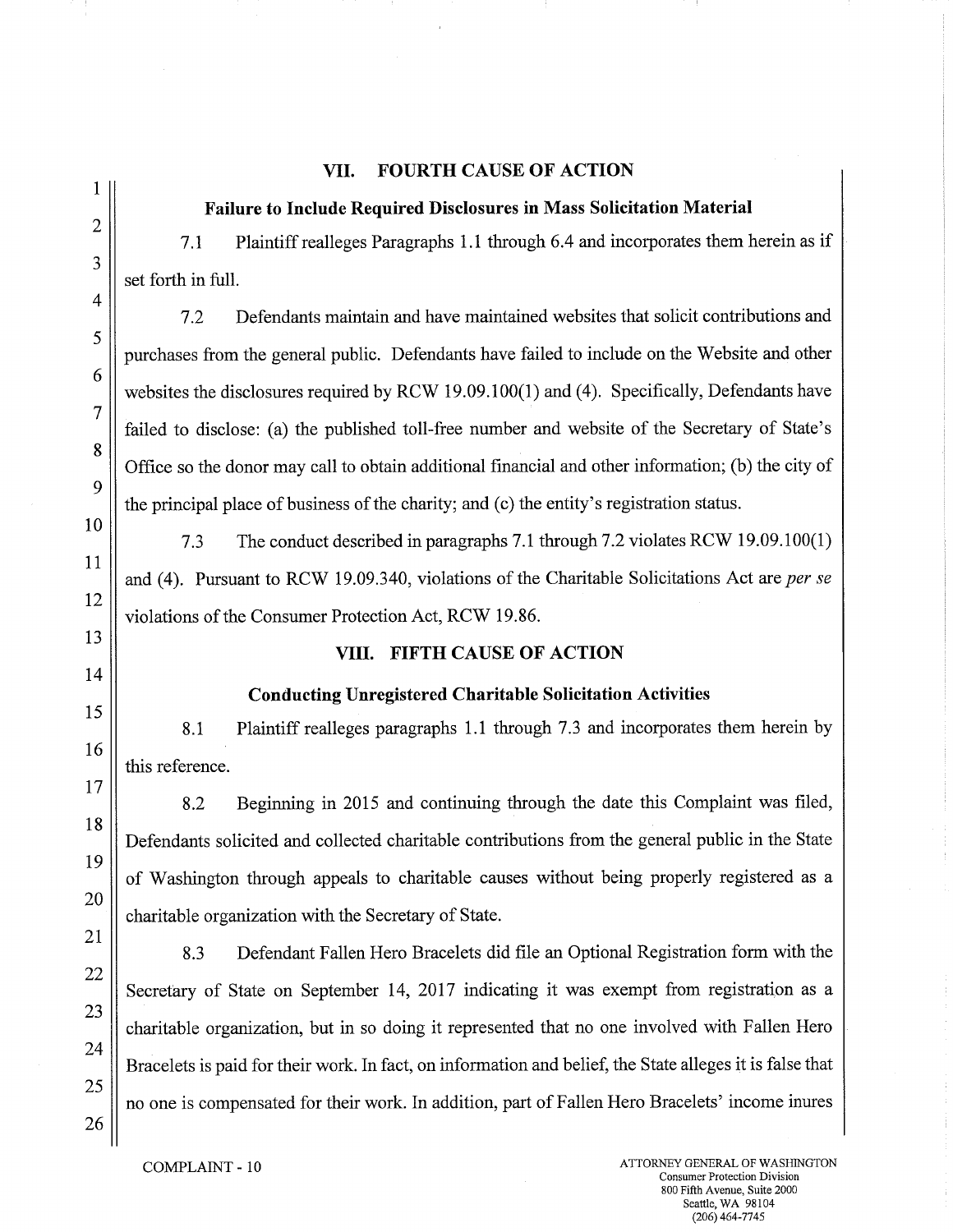1 to the benefit of Friedmann, and he is not in the charitable class purportedly benefited by Fallen 2 | Hero Bracelets. Therefore, pursuant to RCW 19.09.065(1), .075, .081, and .085, and rules of the 3 Secretary of State, Defendant Fallen Hero Bracelets was required to register as a charitable 4 | organization from 2015 to the present, but has not done so.

5 8.4 The conduct described in paragraphs 8.1 through 8.3 violates the Charitable  $6 \parallel$  Solicitations Act, specifically RCW 19.09.065, RCW 19.09.075, and RCW 19.09.081, and RCW  $7 \parallel 19.09.085$ .

8 8.5 Pursuant to RCW 19.09.340, the violations described in paragraphs 8.1 through 9 8.4 *are per se* violations of the Consumer Protection Act, RCW 19.86.

# 10 **IX. PRAYER FOR RELIEF**

11 WHEREFORE, Plaintiff State of Washington prays for relief as follows:

12 9.1 That the Court adjudge and decree that the Defendants have engaged in the 13 | conduct complained of herein.

14 9.2 That the Court adjudge and decree that the conduct complained of constitutes 15 violations of the Charitable Solicitations Act, RCW 19.09, and per se violations of the Consumer 16 | Protection Act.

17 9.3 That the Court adjudge and decree that the conduct complained of constitutes 18 unfair or deceptive acts and practices and an unfair method of competition and is unlawful in 19 violation of the Consumer Protection Act, RCW 19.86.020.

20 9.4 That the Court issue temporary, preliminary and permanent injunctions enjoining 21 and restraining the Defendants, and their representatives, successors, assigns, officers, agents, 22 || servants, employees, and all other persons acting or claiming to act for, on behalf of, or in active  $23$  concert or participation with the Defendants, from continuing or engaging in the unlawful  $24$  | conduct complained of herein.

25 9.5 That the Court assess civil penalties, pursuant to RCW 19.86.140, of up to two 26 | thousand dollars (\$2,000) per violation against the Defendants for each and every violation of